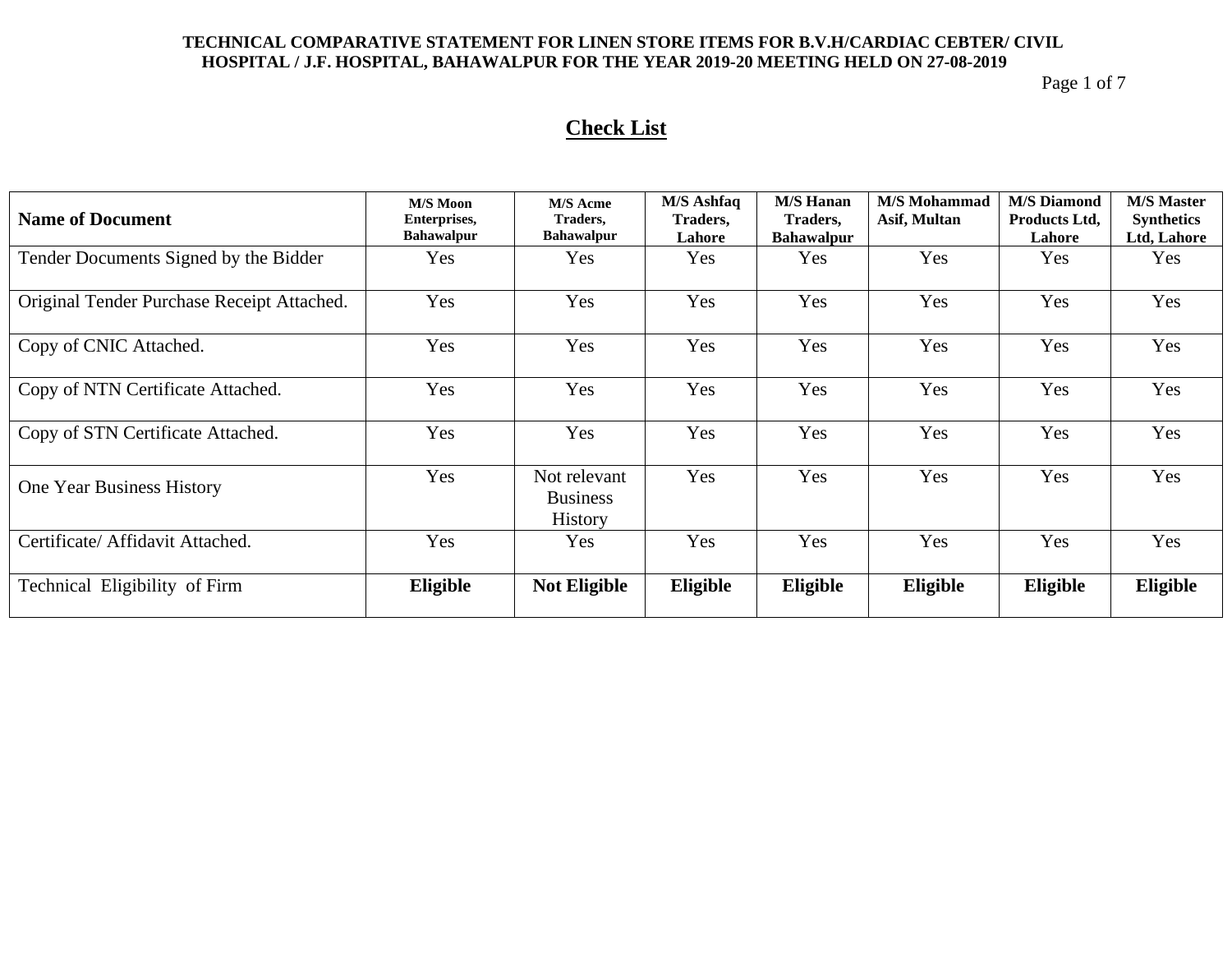Page 2 of 7

| Sr# | <b>Name of Items</b>                                               | <b>Total</b> |
|-----|--------------------------------------------------------------------|--------------|
|     |                                                                    | Quantity     |
| 1.  | <b>Bed Sheet 66 X 108</b>                                          | 6200 Nos.    |
|     | Weight $= 750-800$ Gm                                              |              |
|     | (A)(B.V. Hospital waiting)                                         |              |
|     | (B) Cardiac Center waiving                                         |              |
|     | (C) Civil Hospital Bed Sheet (66"x108") with Embodied Mono         |              |
|     | Gram in the center $(10x10)$ Inch and printed Mono Gram on the bur |              |
|     | of the sheets Fold 12 Inch Weight 750-800gm                        |              |
|     | <b>Color=White</b>                                                 |              |
|     | (J.F. Hospital waiving)                                            |              |

| Sr.# | Name of firm                 | Manufacturer/importer / Make /<br><b>Made/Brand</b>                                                                                                                                                                                                                                                                                                                             | Pack size     | <b>Status of sample</b>                                                                                                                      | <b>Decision of TAC</b> |
|------|------------------------------|---------------------------------------------------------------------------------------------------------------------------------------------------------------------------------------------------------------------------------------------------------------------------------------------------------------------------------------------------------------------------------|---------------|----------------------------------------------------------------------------------------------------------------------------------------------|------------------------|
|      | M/S Acme Traders, Bahawalpur | Pak made                                                                                                                                                                                                                                                                                                                                                                        | As per demand | Not relevant Business<br><b>History Not Eligible</b>                                                                                         | Non Responsive         |
| 2.   | M/S Ashfaq Traders, Lahore   | A)Bed Sheet 66 X 108 = 750-<br>800gm. B.V. Hospital Weaving<br>B)Bed Sheet 66 X 108<br><b>Cardiac Center Weaving</b><br>C) Civil Hospital Bed Sheet<br>$(66"x108")$ with Embodied<br>Mono Gram in the center<br>(10x10)Inch and printed Mono<br>Gram on the bur of the sheets<br>Fold 12 Inch Weight 750-<br>800gm<br>Color=White<br>D)Bed Sheet 66 X 108<br><b>JFH Weaving</b> | As per Sample | <b>Sample Approved</b><br>A)<br><b>Sample Approved</b><br>$\bf{B}$<br><b>Sample Approved</b><br>$\mathbf{C}$<br><b>Sample Approved</b><br>D) | <b>Responsive</b>      |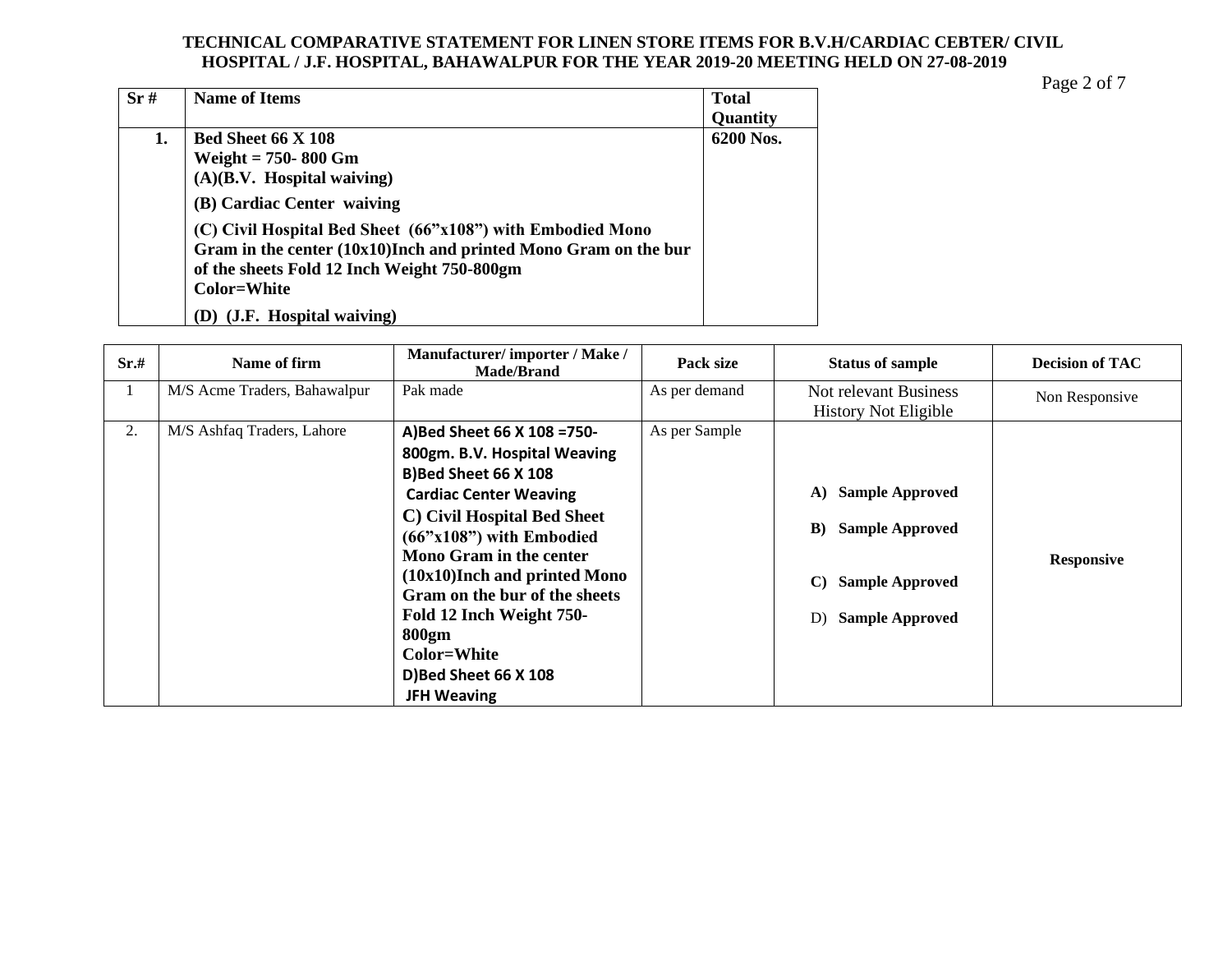|      | Bath Towel 24*48 weight 380 gm   |                                                    | 700 Nos.        |                                                      | $1$ agu J Ul 1         |
|------|----------------------------------|----------------------------------------------------|-----------------|------------------------------------------------------|------------------------|
| Sr.# | Name of firm                     | Manufacturer/importer/<br><b>Make / Made/Brand</b> | Pack size       | <b>Status of sample</b>                              | <b>Decision of TAC</b> |
|      | M/S Moon Enterprises, Bahawalpur | No brand as per Tender<br>demand Pak Made          | 12 Piece bundle | <b>Sample Approved</b>                               | <b>Responsive</b>      |
|      | M/S Acme Traders, Bahawalpur     | Pak made                                           | As per demand   | Not relevant Business<br><b>History Not Eligible</b> | Non Responsive         |
| 3.   | M/S Ashfaq Traders, Lahore       | As per Sample                                      |                 | <b>Sample Approved</b>                               | <b>Responsive</b>      |
| 4.   | M/S Hanan Traders, Bahawalpur    | Pak Made                                           |                 | No Sample                                            | Non Responsive         |

|      | <b>Blue Latha 36 inch Bar</b>    |                                             | 7300 Nos.     |                                                                          |                        |
|------|----------------------------------|---------------------------------------------|---------------|--------------------------------------------------------------------------|------------------------|
| Sr.# | Name of firm                     | Manufacturer/importer/<br>Make / Made/Brand | Pack size     | <b>Status of sample</b>                                                  | <b>Decision of TAC</b> |
| 1.   | M/S Moon Enterprises, Bahawalpur | No brand best Quality Pak<br>made           | As per demand | Approved<br>As per Sample submit<br><b>M/S Ashfaq Traders,</b><br>Lahore | <b>Responsive</b>      |
| 2.   | M/S Acme Traders, Bahawalpur     | Pak made                                    | As per demand | Not relevant Business<br><b>History Not Eligible</b>                     | Non Responsive         |
| 3.   | M/S Ashfaq Traders, Lahore       | As per Sample                               |               | <b>Sample Approved</b>                                                   | <b>Responsive</b>      |
| 4.   | M/S Hanan Traders, Bahawalpur    | Pak Made                                    |               | No Sample                                                                | Non Responsive         |

|      | <b>Green Latha 36 Inch Bar</b><br>4. |                                             | 11050 Mtrs.   |                                                      |                        |
|------|--------------------------------------|---------------------------------------------|---------------|------------------------------------------------------|------------------------|
| Sr.# | Name of firm                         | Manufacturer/importer/<br>Make / Made/Brand | Pack size     | <b>Status of sample</b>                              | <b>Decision of TAC</b> |
| .,   | M/S Moon Enterprises, Bahawalpur     | No brand best Quality Pak<br>made           | As per demand | <b>Sample Approved</b>                               | <b>Responsive</b>      |
|      | M/S Acme Traders, Bahawalpur         | Pak made                                    | As per demand | Not relevant Business<br><b>History Not Eligible</b> | Non Responsive         |
|      | M/S Ashfaq Traders, Lahore           | As per Sample                               |               | <b>Sample Approved</b>                               | <b>Responsive</b>      |
| 4.   | M/S Hanan Traders, Bahawalpur        | Pak Made                                    |               | No Sample                                            | Non Responsive         |

Page 3 of 7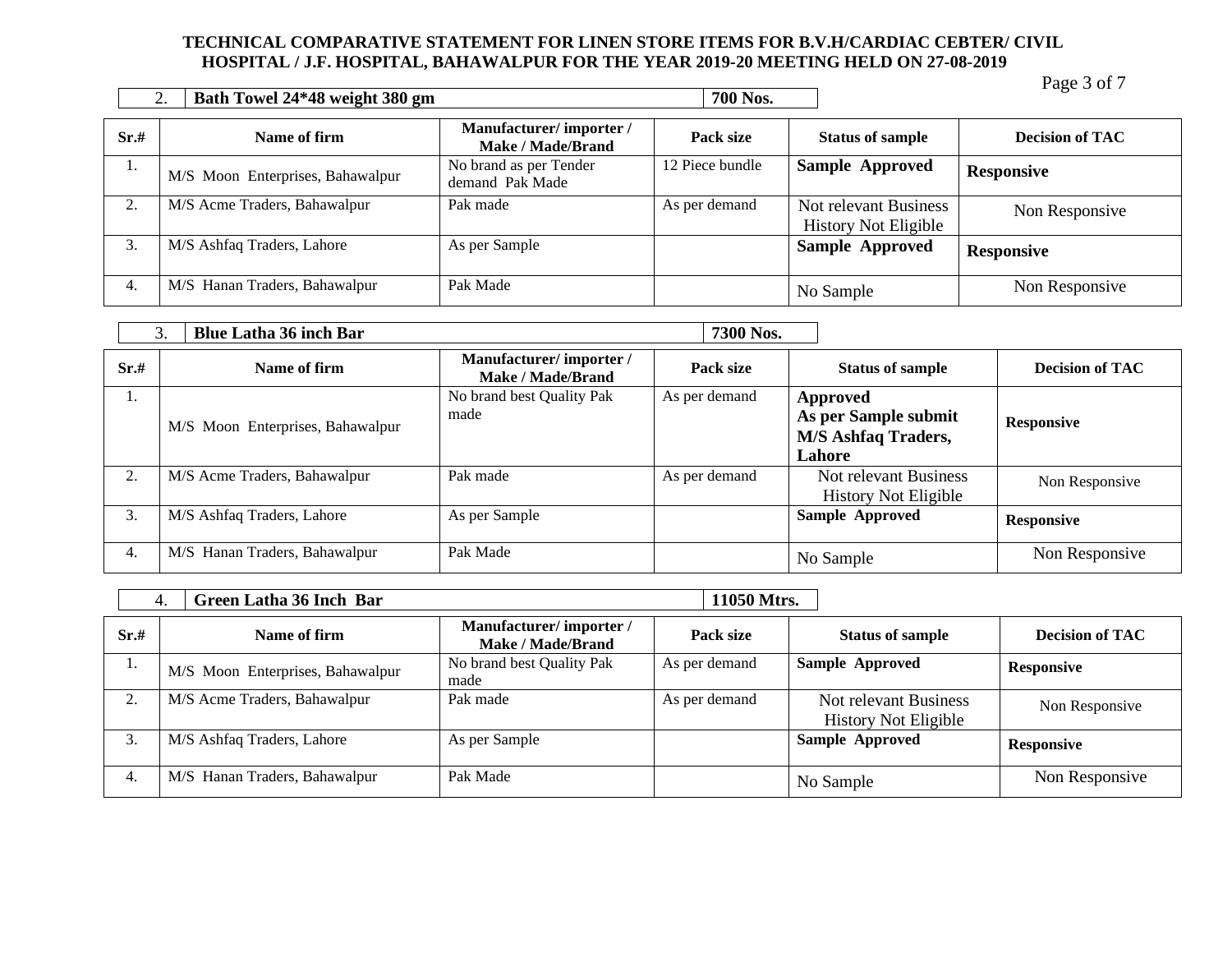Page 4 of 7

|      | White Latha 36"                  |                                                    | 6300 Mtrs.    |                                                      |                        |
|------|----------------------------------|----------------------------------------------------|---------------|------------------------------------------------------|------------------------|
| Sr.# | Name of firm                     | Manufacturer/importer/<br><b>Make / Made/Brand</b> | Pack size     | <b>Status of sample</b>                              | <b>Decision of TAC</b> |
| 1.   | M/S Moon Enterprises, Bahawalpur | No brand best Quality Pak<br>made                  | As per demand | Sample Approved                                      | <b>Responsive</b>      |
|      | M/S Acme Traders, Bahawalpur     | Pak made                                           | As per demand | Not relevant Business<br><b>History Not Eligible</b> | Non Responsive         |
| 3.   | M/S Ashfaq Traders, Lahore       | As per Sample                                      |               | No Sample                                            | Non Responsive         |
| 4.   | M/S Hanan Traders, Bahawalpur    | Pak Made                                           |               | No Sample                                            | Non Responsive         |

| <b>Servant Uniform Cloth KT 32" for</b> | 4500 Mtrs. |
|-----------------------------------------|------------|
| <b>Class IV</b>                         |            |

| Sr.# | Name of firm                     | Manufacturer/importer/<br><b>Make / Made/Brand</b> | Pack size     | <b>Status of sample</b>                              | <b>Decision of TAC</b> |
|------|----------------------------------|----------------------------------------------------|---------------|------------------------------------------------------|------------------------|
|      | M/S Moon Enterprises, Bahawalpur | No brand best Quality Pak<br>made                  | As per demand | <b>Sample Approved</b>                               | <b>Responsive</b>      |
|      | M/S Acme Traders, Bahawalpur     | Pak made                                           | As per demand | Not relevant Business<br><b>History Not Eligible</b> | Non Responsive         |
| 3.   | M/S Ashfaq Traders, Lahore       | As per Sample                                      |               | No Sample                                            | Non Responsive         |
| 4.   | M/S Hanan Traders, Bahawalpur    | Pak Made                                           |               | No Sample                                            | Non Responsive         |

7. **Foam Mattress with Rexene/ Zip and lock and cloth cover (viny) 78"x36"x4" 170 Nos.**

| Sr.#              | Name of firm                       | Manufacturer/importer/<br>Make / Made/Brand           | Pack size     | <b>Status of sample</b>                                 | <b>Decision of TAC</b> |
|-------------------|------------------------------------|-------------------------------------------------------|---------------|---------------------------------------------------------|------------------------|
| 1.                | M/S Acme Traders, Bahawalpur       | Pak made                                              | As per demand | Not relevant Business History<br>Not Eligible           | Non Responsive         |
| $2_{\cdot \cdot}$ | M/S Ashfaq Traders, Lahore         | Diamond Supreme with cotton<br>cover & Rexene comer   |               | Diamond Supreme No.1 Quality<br><b>Branded Item</b>     | <b>Responsive</b>      |
| 3.                | M/S Hanan Traders, Bahawalpur      | Diamond Supreme                                       |               | Diamond Supreme No.1 Quality<br><b>Branded Item</b>     | <b>Responsive</b>      |
| 4.                | M/S Diamond Products (Pvt) Lahore  | Diamond Popular Foam<br>Pakistan                      | 1 Nos.        | Diamond Supreme No.1 Quality<br><b>Branded</b> Item     | <b>Responsive</b>      |
| 5.                | M/S Mohammad Asif, Multan          | 1) Diamond Supreme Foam<br>2) Al Khair Five Star Foam |               | Diamond Supreme No.1 Quality<br><b>Branded Item</b>     | <b>Responsive</b>      |
| 6.                | M/S Master Synthetics (Pvt) Lahore | Master Synthetics (Pvt) Ltd,<br><b>Ultra Luxury</b>   | Single        | Master Ultra Luxury No.1 Quality<br><b>Branded Item</b> | <b>Responsive</b>      |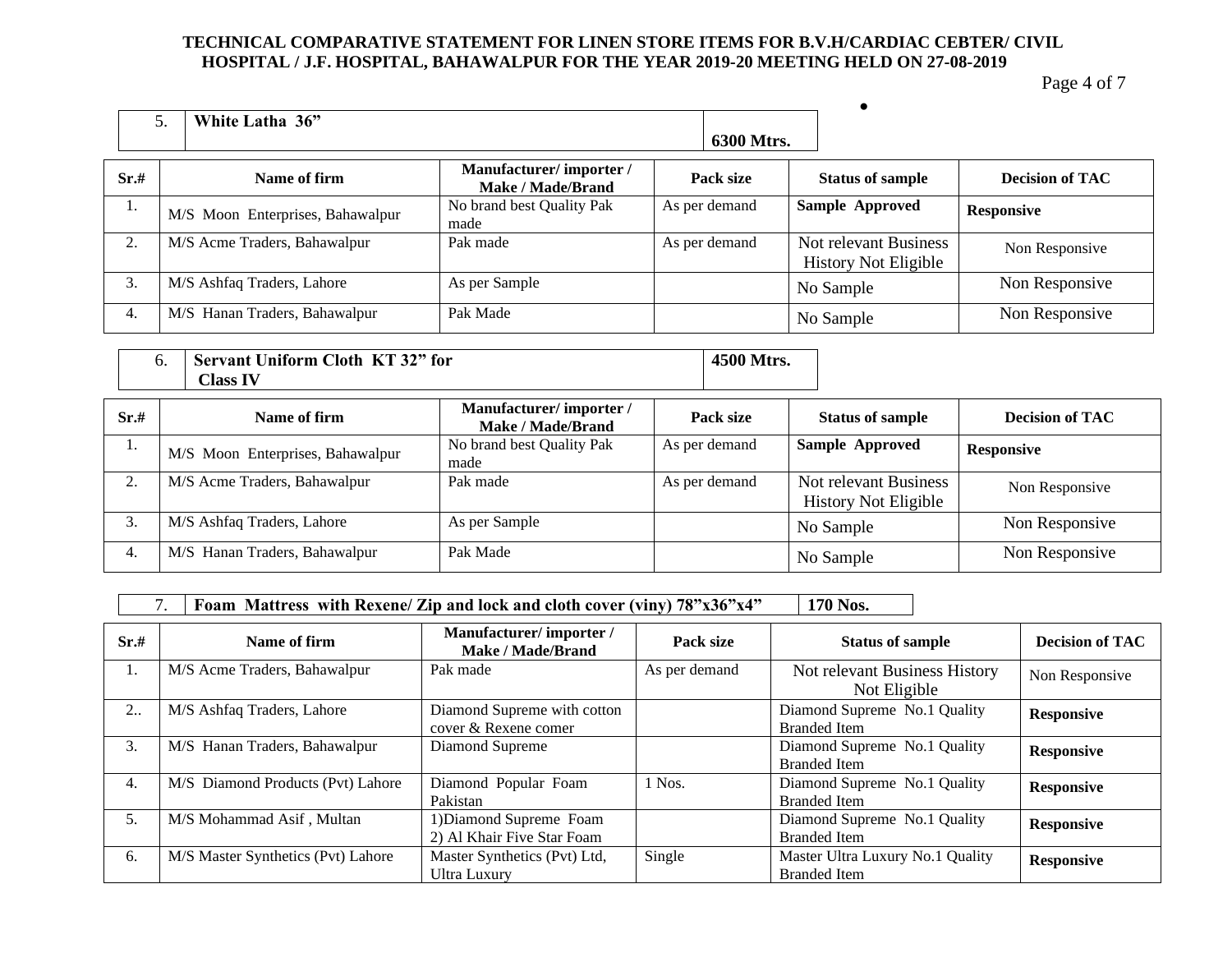Page 5 of 7

|      | <b>Curtain Cloth Silky All Colors</b><br>8. |                                                    | 3300 Mtrs.    |                                                      |                        |
|------|---------------------------------------------|----------------------------------------------------|---------------|------------------------------------------------------|------------------------|
| Sr.# | Name of firm                                | Manufacturer/importer/<br><b>Make / Made/Brand</b> | Pack size     | <b>Status of sample</b>                              | <b>Decision of TAC</b> |
| 1.   | M/S Moon Enterprises, Bahawalpur            | No brand best Quality Pak<br>made                  | As per demand | <b>Sample Approved</b>                               | <b>Responsive</b>      |
| 2.   | M/S Acme Traders, Bahawalpur                | Pak made                                           | As per demand | Not relevant Business<br><b>History Not Eligible</b> | Non Responsive         |
| 3.   | M/S Ashfaq Traders, Lahore                  | Width 36" Lining 100% Cotton                       |               | Sample Approved                                      | <b>Responsive</b>      |

|      | <b>Patient Dress Cloth Line der</b><br>9. |                                                    | 5500 Mtrs.    |                                                      |                        |
|------|-------------------------------------------|----------------------------------------------------|---------------|------------------------------------------------------|------------------------|
| Sr.# | Name of firm                              | Manufacturer/importer/<br><b>Make / Made/Brand</b> | Pack size     | <b>Status of sample</b>                              | <b>Decision of TAC</b> |
| 1.   | M/S Moon Enterprises, Bahawalpur          | No brand best Quality Pak<br>made                  | As per demand | <b>Sample Approved</b>                               | <b>Responsive</b>      |
| 2.   | M/S Acme Traders, Bahawalpur              | Pak made                                           | As per demand | Not relevant Business<br><b>History Not Eligible</b> | Non Responsive         |
| 3.   | M/S Ashfaq Traders, Lahore                | Width 54" As per Sample                            |               | <b>Sample Approved</b>                               | <b>Responsive</b>      |
| 4.   | M/S Hanan Traders, Bahawalpur             | Pak Made                                           |               | No Sample                                            | Non Responsive         |

| 10.   Blazer Cloth (Blazer Table sheet) | $\frac{1300 \text{ M} \cdot \text{M} \cdot \text{M}}{200 \text{ M} \cdot \text{M} \cdot \text{M} \cdot \text{M} \cdot \text{M} \cdot \text{M} \cdot \text{M} \cdot \text{M} \cdot \text{M} \cdot \text{M} \cdot \text{M} \cdot \text{M} \cdot \text{M} \cdot \text{M} \cdot \text{M} \cdot \text{M} \cdot \text{M} \cdot \text{M} \cdot \text{M} \cdot \text{M} \cdot \text{M} \cdot \text{M} \cdot \text{M} \cdot \text{M} \cdot \text{M} \cdot \text{M} \cdot \text{M} \cdot \$ |
|-----------------------------------------|-----------------------------------------------------------------------------------------------------------------------------------------------------------------------------------------------------------------------------------------------------------------------------------------------------------------------------------------------------------------------------------------------------------------------------------------------------------------------------------|
|                                         |                                                                                                                                                                                                                                                                                                                                                                                                                                                                                   |

| Sr.# | Name of firm                  | Manufacturer/importer/<br><b>Make / Made/Brand</b> | Pack size     | <b>Status of sample</b>     | <b>Decision of TAC</b> |
|------|-------------------------------|----------------------------------------------------|---------------|-----------------------------|------------------------|
|      | M/S Acme Traders , Bahawalpur | Pak made                                           | As per demand | Not relevant Business       | Non Responsive         |
|      |                               |                                                    |               | <b>History Not Eligible</b> |                        |
|      | M/S Ashfaq Traders, Lahore    | As per Sample                                      |               | <b>Sample Approved</b>      | <b>Responsive</b>      |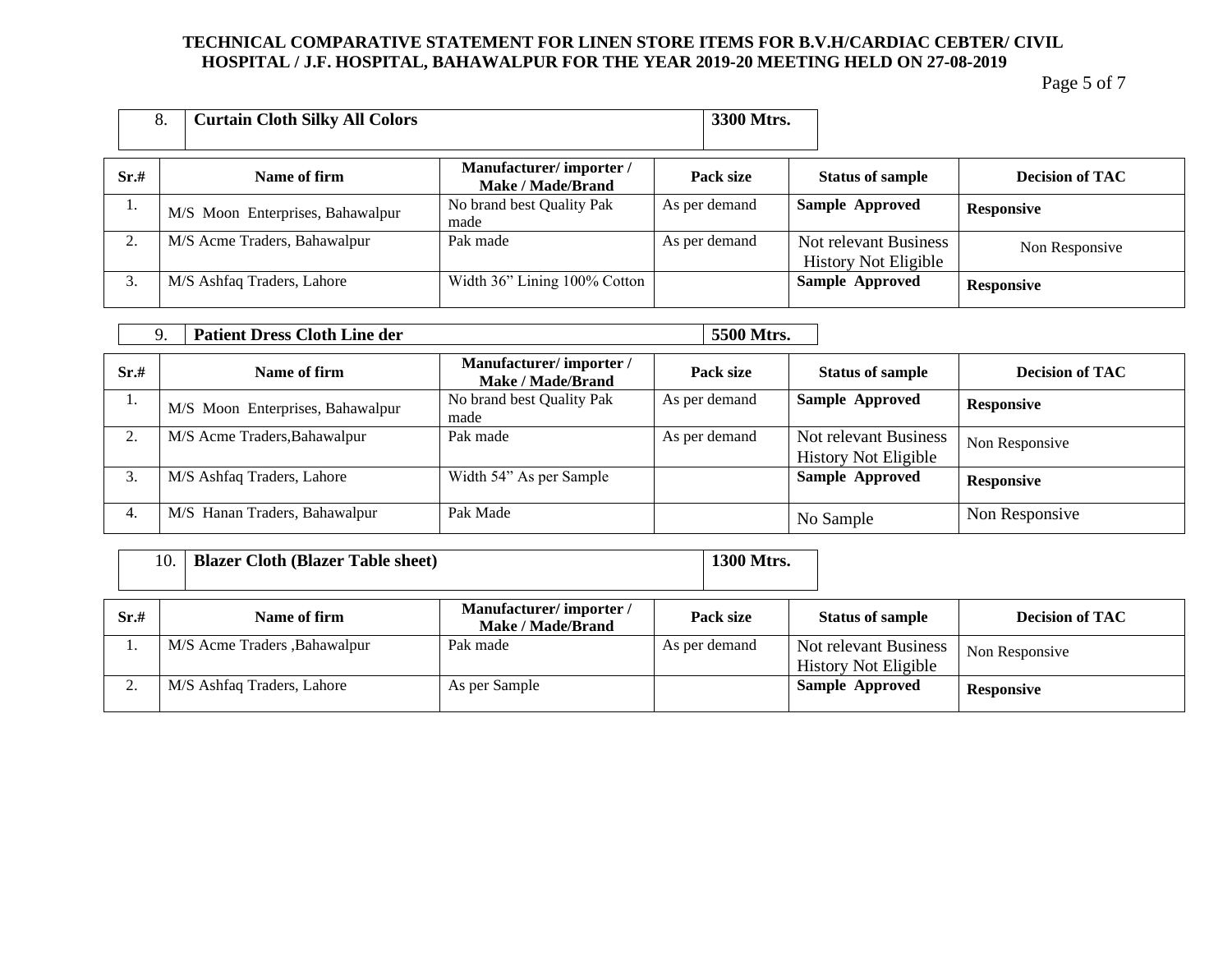|                                                                                      | <b>Blanket Golden Color 76"x62"</b><br>11. |                                                    | 400 Nos.                        |                                                             | Page 6 of 7            |
|--------------------------------------------------------------------------------------|--------------------------------------------|----------------------------------------------------|---------------------------------|-------------------------------------------------------------|------------------------|
| Sr.#                                                                                 | Name of firm                               | Manufacturer/importer/<br><b>Make / Made/Brand</b> | Pack size                       | <b>Status of sample</b>                                     | <b>Decision of TAC</b> |
| 1.                                                                                   | M/S Acme Traders, Bahawalpur               | Pak made                                           | As per demand                   | Not relevant Business<br><b>History Not Eligible</b>        | Non Responsive         |
| 2.                                                                                   | M/S Ashfaq Traders, Lahore                 | Fine Quality                                       |                                 | <b>Sample Approved</b>                                      | <b>Responsive</b>      |
|                                                                                      | <b>Ruling Curtain with Fitting</b><br>12.  |                                                    | <b>25000 Ft Sqt</b>             |                                                             |                        |
| Sr.#                                                                                 | Name of firm                               | Manufacturer/importer/<br><b>Make / Made/Brand</b> | Pack size                       | <b>Status of sample</b>                                     | <b>Decision of TAC</b> |
| 1.                                                                                   | M/S Moon Enterprises, Bahawalpur           | No brand best Quality                              | As per demand                   | R-9336 Vertirama<br>Ruling Brand                            | <b>Responsive</b>      |
| 2.                                                                                   | M/S Acme Traders, Bahawalpur               | Pak made                                           | As per demand                   | <b>Not relevant Business</b><br><b>History Not Eligible</b> | Non Responsive         |
| 3.                                                                                   | M/S Ashfaq Traders, Lahore                 | As per Sample                                      |                                 | No Sample                                                   | Non Responsive         |
| 4.                                                                                   | M/S Mohammad Asif, Multan                  |                                                    |                                 | 118/303 Luna flex<br>Ruling Brand                           | <b>Responsive</b>      |
| <b>Curtain Cloth Silky All Colors Plastic Sheet Transparent</b><br>2000 Mtrs.<br>13. |                                            |                                                    |                                 |                                                             |                        |
| Sr.#                                                                                 | Name of firm                               | Manufacturer/importer/<br><b>Make / Made/Brand</b> | Pack size                       | <b>Status of sample</b>                                     | <b>Decision of TAC</b> |
| 2.                                                                                   | M/S Acme Traders, Bahawalpur               | Pak made                                           | As per demand                   | No Sample                                                   | Non Responsive         |
| 3.                                                                                   | M/S Ashfaq Traders, Lahore                 | As per Sample                                      |                                 | No Sample                                                   | Non Responsive         |
| <b>Pillow</b><br>200 Nos.<br>14.                                                     |                                            |                                                    |                                 |                                                             |                        |
| Sr.#                                                                                 | Name of firm                               | Manufacturer/importer/<br><b>Make / Made/Brand</b> | Pack size                       | <b>Status of sample</b>                                     | <b>Decision of TAC</b> |
| 1.                                                                                   | M/S Moon Enterprises, Bahawalpur           | <b>Ball Fiber best quality</b>                     | 1 Piece Pack<br>O6pieces bundle | <b>Sample Approved</b>                                      | <b>Responsive</b>      |
| 2.                                                                                   | M/S Acme Traders, Bahawalpur               | Pak made                                           | As per demand                   | Not relevant Business<br><b>History Not Eligible</b>        | Non Responsive         |
| 3.                                                                                   | M/S Ashfaq Traders, Lahore                 | Weight 1Kg Pillow Foam                             | As per demand                   | No Sample                                                   | Non Responsive         |
| 4.                                                                                   | M/S Hanan Traders, Bahawalpur              | Master                                             |                                 | No Sample                                                   | Non Responsive         |

**Single Sample Approved Responsive** 

5. M/S Master Synthetics (Pvt) Lahore Master Synthetics (Pvt) Ltd,

Sapna white